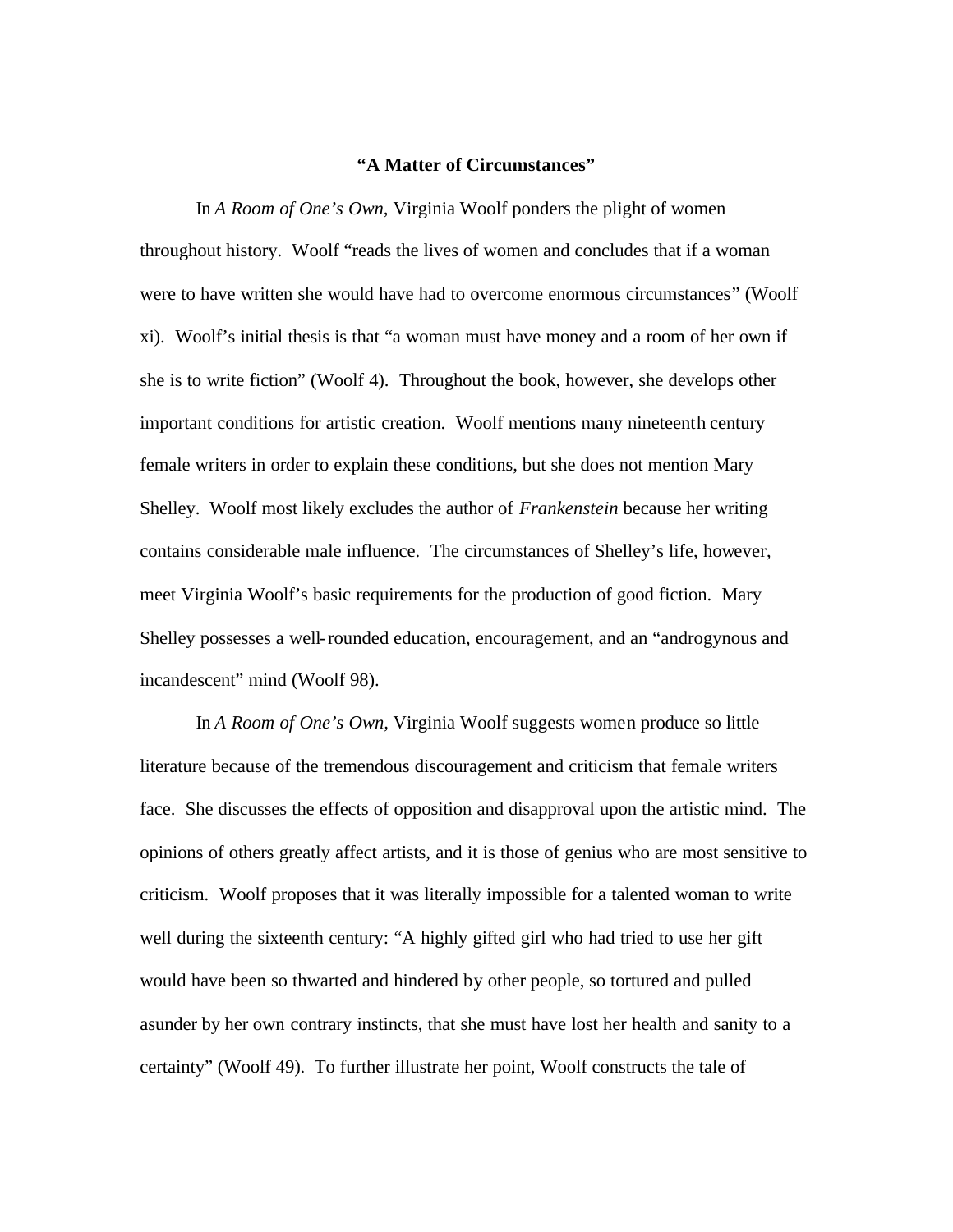"Shakespeare's sister": a sixteenth century woman born with a genius equal to Shakespeare's. Rejection and discouragement from family, friends, and society fills her life. Because the world will not permit the expression of her genius, she eventually commits suicide. Woolf argues that like "Shakespeare's sister," any woman "born with a gift for poetry in the sixteenth century was an unhappy woman, a woman at strife against herself" (Woolf 50). Although the circumstances of female writers greatly improve over the next 300 years, Woolf finds that "even in the nineteenth century a woman was not encouraged to be an artist. On the contrary, she was snubbed, slapped, lectured and exhorted" (Woolf 55). Despite the great odds against her, a few women managed to disregard their discouraging environments and write successfully. The conditions that they overcame amaze Woolf: "What genius, what integrity it must have required in face of all that criticism, in the midst of that purely patriarchal society to hold fast to the thing as they saw it without shrinking" (Woolf 74).

Unlike most nineteenth century female writers, Mary Shelley is supported in her intellectual pursuits throughout her life. Although society discourages female writers, her family surrounds her with constant encouragement. Shelley comes from a background of famous radical writers. The political and moral writings of her father, William Godwin, are extremely influential during the time. Her feminist mother, Mary Wollstonecraft, writes the controversial book, *A Vindication of the Rights of Woman.* About her parents Shelley remarks, "It is not singular that, as the daughter of two persons of distinguished literary celebrity, I should very early in life have thought of writing" (Shelley x). Because Godwin believes that she had talent, his expectations of Shelley are high: "To be something great and good was the precept given to me by my Father" (Shelley xi).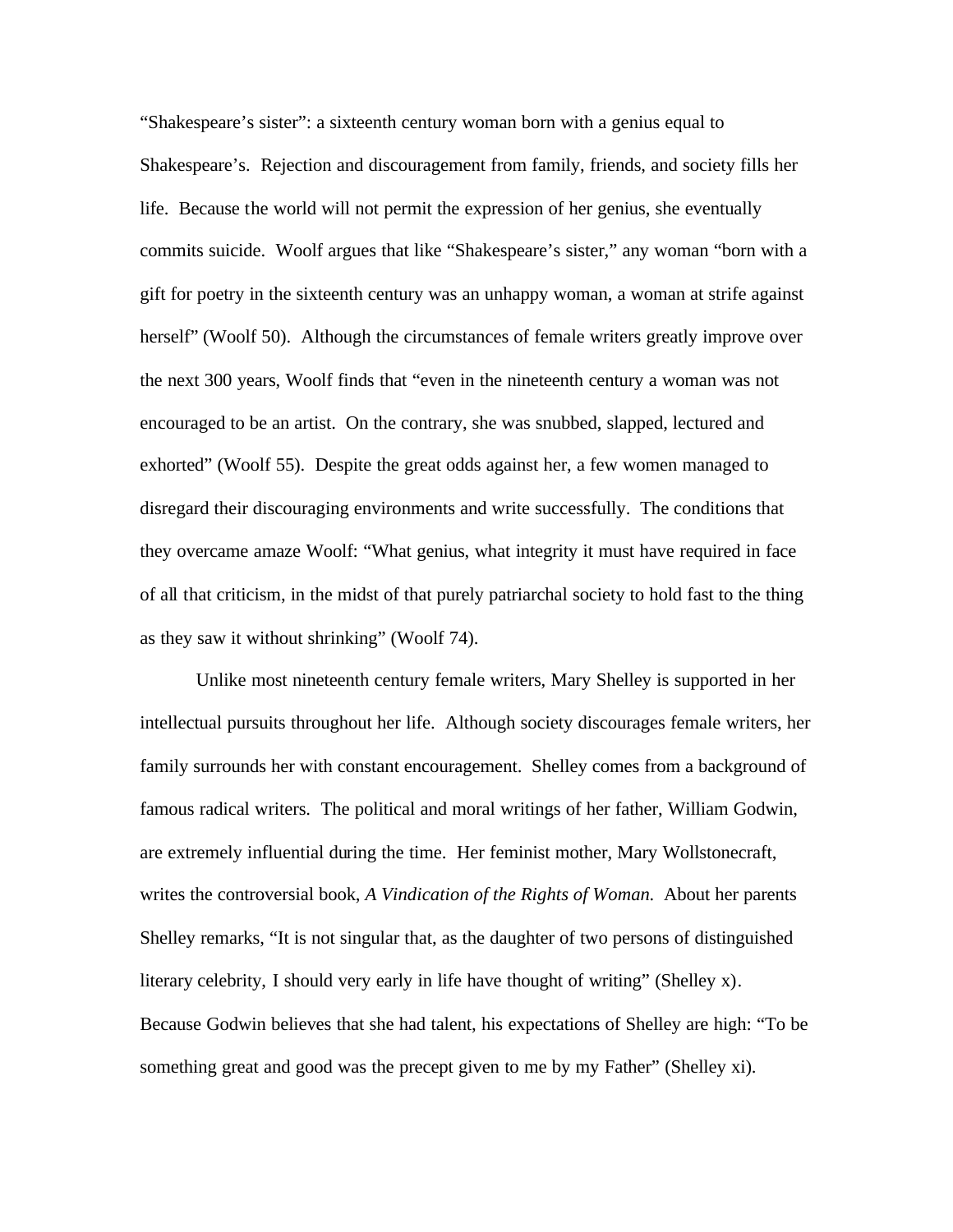Godwin's encouragement is later reiterated by her husband, Percy Shelley, a well-known poet: "My husband, was from the first very anxious that I should prove myself worthy of my parentage, and enroll myself on the page of fame. He was forever inciting me to obtain a literary reputation"(Shelley 6). Shelley's husband supports her throughout the writing of Frankenstein: "Percy was delighted that Mary had decided to put together a story of promise and as she wrote on encouraged her to develop it to novel-length (Shelley xviii). When she finishes, Percy Shelley edits the novel and adds some stylistic modifications (Shelley xviii). Mary Shelley is well aware of society's attitude toward women's writings, and publishes *Frankenstein* anonymously in 1818. Because of the dedication to William Godwin, many accredit the book to Percy Shelley. One critic observes: *"Frankenstein,* at the time of its appearance, we certainly did not suspect to be the work of a female hand; the name Shelley was whispered, and we did not hesitate to attribute the book to Mr. Shelley" (*Blackwood's Edinburgh Magazine,* March 1823). Realizing the limitations of her society, it is likely that Mary Shelley leaves her work unsigned so that readers will take her message of the danger of experimental science seriously. Although nineteenth century society is unsupportive of women writers, Mary Shelley succeeds because she possesses continuous encouragement from her family, something very rare to most nineteenth century authors.

In addition to discouragement, Virginia Woolf proposes that poor education and a lack of stimulating life experiences contribute to women's small production of literature. Throughout history, most women have little access to formal education. Because of their expected roles, many women are not exposed to any literature. Woolf also believes that society denies women the chance to live the "invigorating life" that is beneficial to the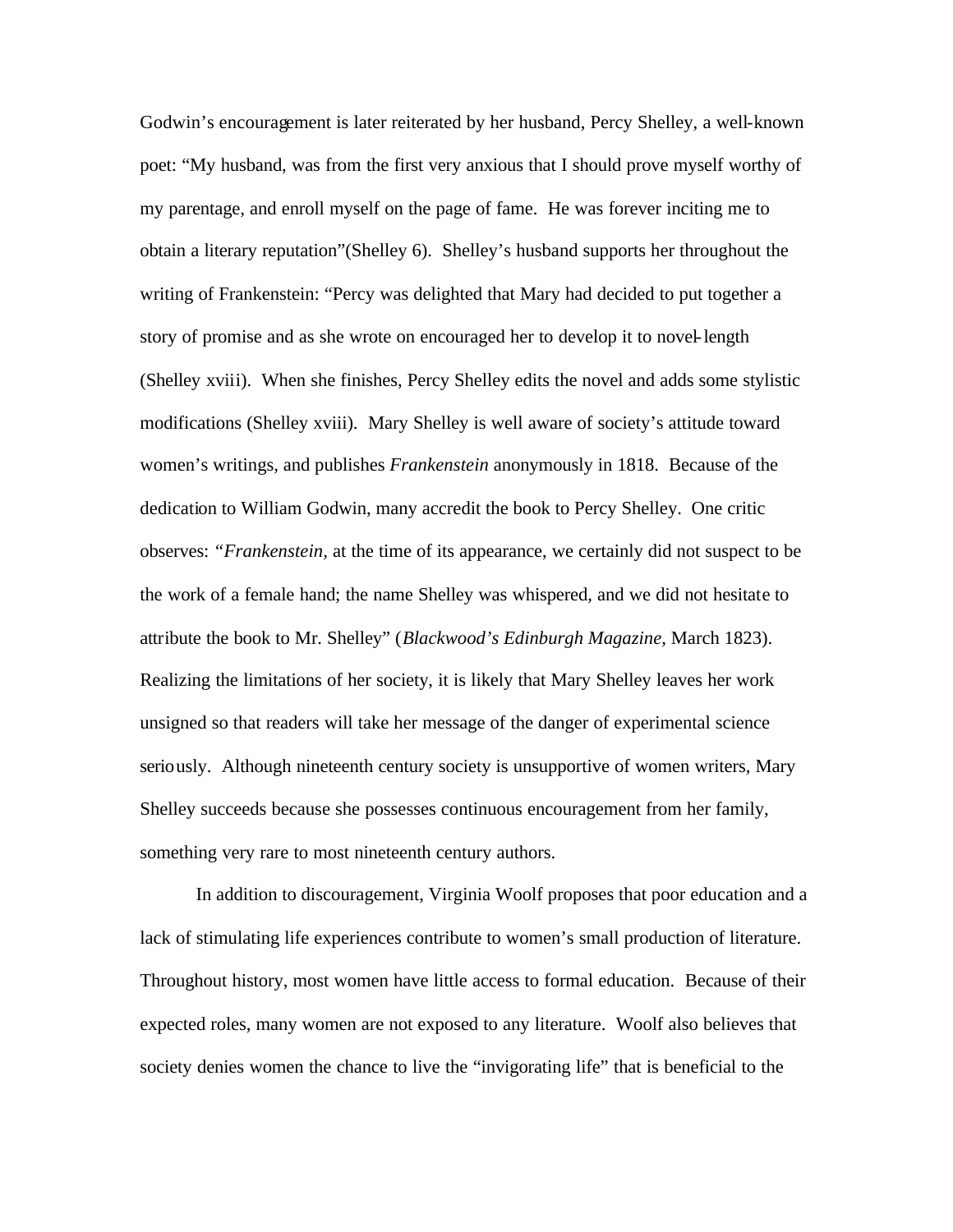production of good fiction (Woolf 110). Most women stay home and cook, sew, clean, and raise children. In contrast, men could "live freely with this gipsy or with that great lady; go to the wars; pick up unhindered and uncensored all the varied experience of human life which served him so splendidly later when he came to write his books" (Woolf 70). According to Woolf, novelist Charlotte Bronte realizes the inherent shortcomings of women's writing: "She knew how enormously her genius would have profited if it had not spent itself in solitary visions over distant fields; if experience and intercourse and trave l had been granted her" (70). Woolf considers a well-rounded education important to the production of fiction.

Although she is predominately exposed to male literature, Mary Shelley obtains the well-rounded education that Virginia Woolf believes is beneficial to good novelists. In contrast to many previous female writers, her father greatly values education, and she is raised in an intellectually stimulating environment. Because her father is an influential thinker of the time, many famous writers and artists visit the Godwin house. Mary Shelley hears conversations and debates between her father and people such as William Hazlitt, Samuel Taylor Coleridge, Humphry Davy, and Charles Lamb (Shelley xii). Growing up, Shelley reads many of the classics. It is evident that her literary exposure influences *Frankenstein* because the monster educates himself by reading *Paradise Lost*, Plutarch's *Lives*, and *Sorrows of Werter*. Critics also point out slight influences of John Locke, Cervantes, Charles Brockden Brown, and Rousseau in *Frankenstein* (Shelley xxxii-xxxv). The intellectual stimulation in Mary's life does not end when she leaves home and marries the well-respected poet, Percy Shelley. Part of her inspiration for *Frankenstein* comes from listening to a conversation between Lord Byron and Percy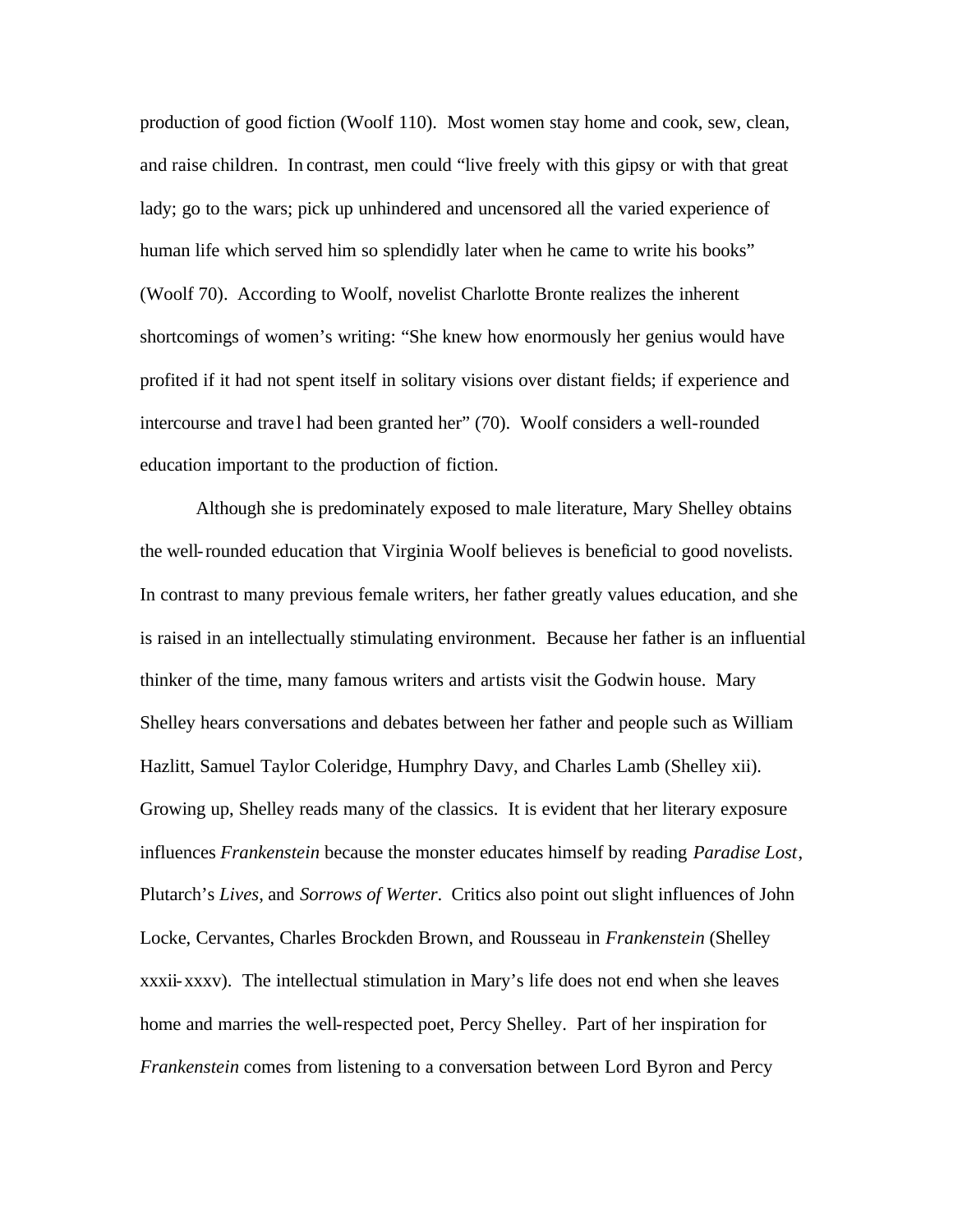"upon the nature of the principle of life and whether there was any probability of it ever being discovered and communicated" (Shelley xvi). In addition to Mary Shelley's literary studies, wide travel experience furthers her education. As young girl, a friend of her father's invites Mary for a long stay with him and his family in Scotland (Shelley xii). Several years later Mary and Percy Shelley "elope to the Continent" (Shelley xiv) and spend the year touring Europe. The Shelleys spend the next summer as neighbors of Lord Byron in Switzerland. Among the mighty Alps Mary Shelley envisions and begins to write *Frankenstein.* Although primarily male literature influenced her writing, Mary Shelley obtains a quality education and lives the "invigorating life" (Woolf 110) that Virginia Woolf believes benefits a good novelist.

Virginia Woolf insists that in addition to encouragement and a well-rounded education, women need an "incandescent and androgynous" mind in order to write (Woolf 98). Woolf explains, "The androgynous mind is resonant and porous; it transmits emotion without impediment; it is naturally creative, incandescent and undivided" (98). Shakespeare is an ideal example of an androgynous mind: "All desire to protest, to preach, to proclaim injury, to pay off a score…was fired out of him and consumed. Therefore his poetry flows from him free and unimpeded" (Woolf 57). According to Woolf, a lack of support and education prevents most women from writing with an incandescent mind. Bitterness and anger detracts from their writing. About Charlotte Bronte's novels, Woolf writes, "If one reads them over and marks that jerk in them, that indignation, one sees that she will never get her genius expressed whole and entire. Her books will be deformed and twisted" (Woolf 69). Jane Austen, however separates herself from her unsupportive environment and writes with an undistracted mind. Austen